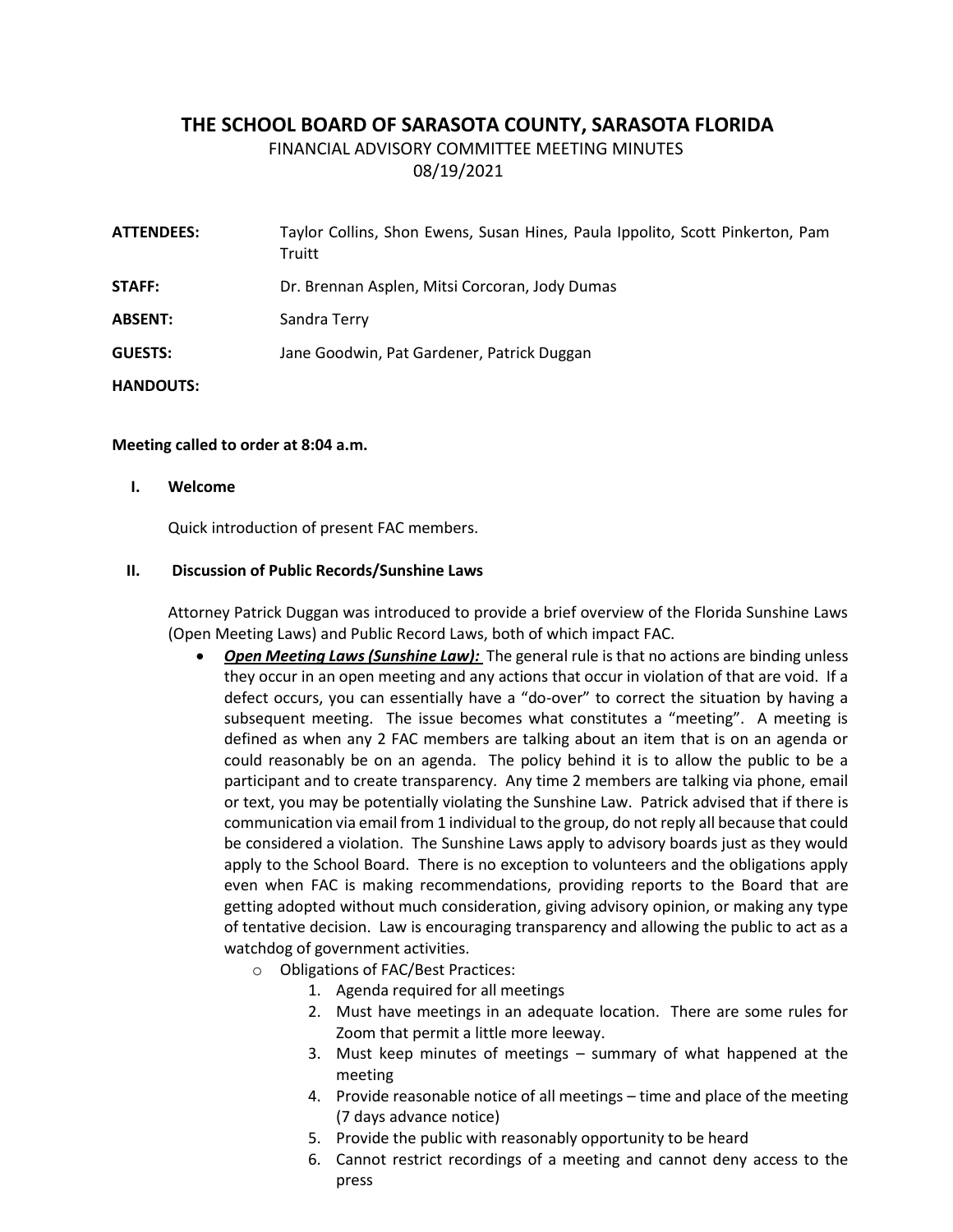- 7. Cannot use anything to conceal what you are talking about during a meeting
- 8. Every member must vote, except when there is a conflict of interest/no proxy votes/no secret ballots

Patrick further explained that no FAC member can use a "third-party" person to communicate through to avoid Sunshine Laws. A "third-party" person can have 1:1 conversations with FAC members but cannot then communicate what each person has discussed with the other FAC members. Informal polling is allowed but be cautious so as not to violate the law.

- *Public Records Laws:* The Public Records Laws also apply to FAC. The Florida Constitution creates a right for the public to have access to government records. This is also an area of lot of litigation and the rules apply to FAC.
	- o What is a public record vs. what is not a public record? Not everything that is sent from a government email is a public record. A public record is something made or received by a government agency in connection with official business which are designed to perpetuate, communicate or formalize a thought. Thus, emails, notes taken, phone records, documents or reports, etc. can be public record if they are in connection with official business. These do not have to be on government devices. These can be personal phone records, personal emails, etc. The person, or organization requesting the records can be anonymous and they are not required to say why they want the records or how they are going to be using them.
	- o There are certain records that are considered confidential and are exempt from public records. Some examples are educational records, records related to litigation while the litigation is still ongoing, etc. Confidential records are never released but exempt records do not have to be released but can be released. Recommendation is if FAC gets a Public Records request, filter it through the Communications Department. Drafts of documents become public record when they are distributed amongst the group, in addition to the final document or any emails related to the documents.
	- o Best practice for email is to use district email for official FAC communication so in case there is a public records request, IT department can easily retrieve the email and maintains the email on a server for the length necessary according to public records law. However, note that personal email is not exempt from public records and neither are texts.

#### **III. Overview of Capital**

Jody Dumas introduced himself and provided a brief overview of his role in the district. Mr. Dumas is the Chief Operating Officer of the district and accordingly he runs operations, overseeing Transportation, Food Service, Construction, Planning, Facilities, etc. The Capital Budget is really a planning cycle and the various operational departments together with the small project's teams are involved in building the Capital Budget throughout the year. We typically go back to the School Board a few times throughout the year to discuss the Capital Budget and related projects, pricing of materials and timelines. The result of these meetings is the development of a Capital Improvement Plan completed over the summer. This is a Five-Year Plan and the School Board adopts year one of the Plan and the rest of the four years is a look-ahead or forecast of projects coming up.

Mr. Dumas continued with a discussion of what is currently in the Five-Year Capital Improvement Plan. He noted that as we continue to see a rise in development of new housing, we are seeing some more capacity projects built into the Plan. The district's Planning department keeps a close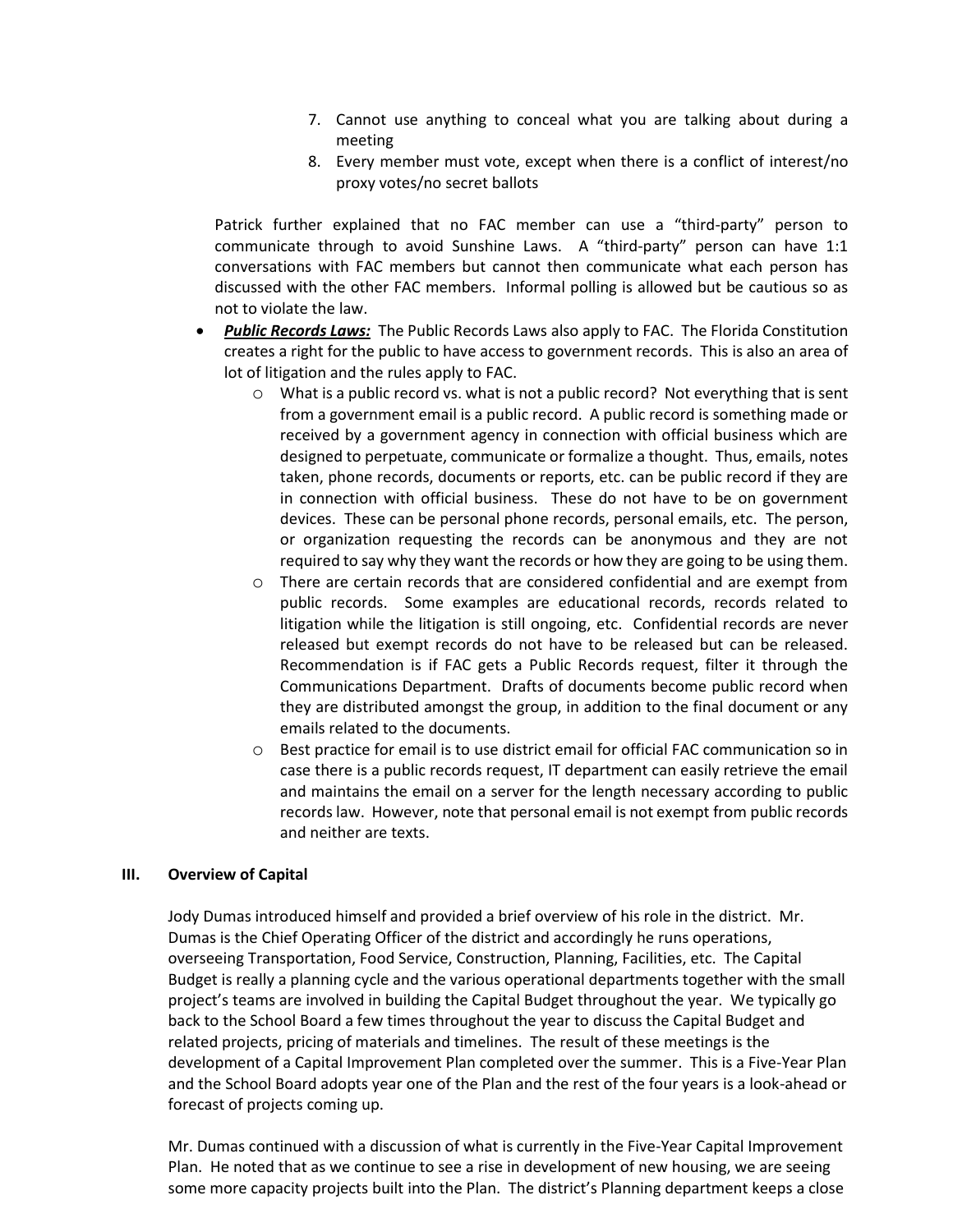eye on development throughout the County and pays close attention to new housing developments and new students in the district. Wellen Park and Palmer Ranch are seeing continued growth so those are the areas we are currently focused on when developing the Plan.

In the current Plan, we have a new K through 8 school to be built off Lorraine Road in the Palmer Ranch area. The plan is to enter intodesign contracts for this school in early January 2022. This is to help relieve some of the overcrowded schools such as Ashton Elementary, Lakeview Elementary, Laurel Nokomis and Sarasota Middle. The funding for this project is in the current year. Another growth project funded in the current year is a portable replacement project at Gocio Elementary.

A couple of years out is a project at Wellen Park, where we have purchased some land and are looking at building a K through 8 school and a high school, trying to relieve Taylor Ranch and Venice high school. For these future growth projects, we must continually monitor development and the economy to make sure the need is still there for a new facility. We cannot just build a new school; we must make sure the students exist to populate the school and timing of the project is essential working closely with the State of Florida as well.

From the revenue perspective for these future growth projects, we are looking at using Certificate of Participation (COP) to fund them. We have a lot of debt capacity and it makes a lot of sense for us for these new schools to borrow money especially with the current interest rates. We do not borrow the money until we are in design and starting to "turn dirt", reimbursing ourselves for soft costs.

Most of the rest of the capital budget is dedicated to "asset preservation" projects. Some of these asset preservation projects include: HVAC renovation at Bay Haven Elementary; renovation of Building 5 at Fruitville Elementary; Reroofing projects throughout the district (Booker Middle, Sarasota Middle and Laurel Nokomis). All these asset preservation projects are based on data using a Facilities Condition Assessment. This allows us to drive our money into the schools that need it the most.

Mitsi Corcoran explained that if we use COPs funding for new facilities one of the benefits is that you do not need state approval so you can build it without having the students. FAC will be asked to review the documents once we begin the borrowing process.

Pam Truitt brought up a question about the sales surtax and about how much money it generates for us given that there are efforts on way for its renewal. Mitsi responded that annually we get about \$19 or \$20 million from the surtax. It is in the process of becoming Surtax IV up for renewal in November of 2022. These dollars help support capital projects that cannot be funded with capital millage. We have been working with Sarasota County and have a rough draft of the projects to be included and these have been vetted by the School Board. We have 3 upcoming Community Events, one in North County, Mid-County and South County.

## **IV. COVID Dashboard**

Since school has begun, we have seen a rise in Covid cases and Covid positives. This has resulted in a lot of quarantines over the first few weeks of school. We have district staff involved in contract tracing and typically at the schools, the Assistant Principals are helping to pull seating charts, etc. to determine who needs to be quarantined based on contact with a positive case. We take all our information and pass it along to the Department of Health (DOH) acting as a conduit and the DOH then makes the determination of who needs to quarantine and for how long based on the Center for Disease Control (CDC) guidelines. The Covid Dashboard was shared with FAC,